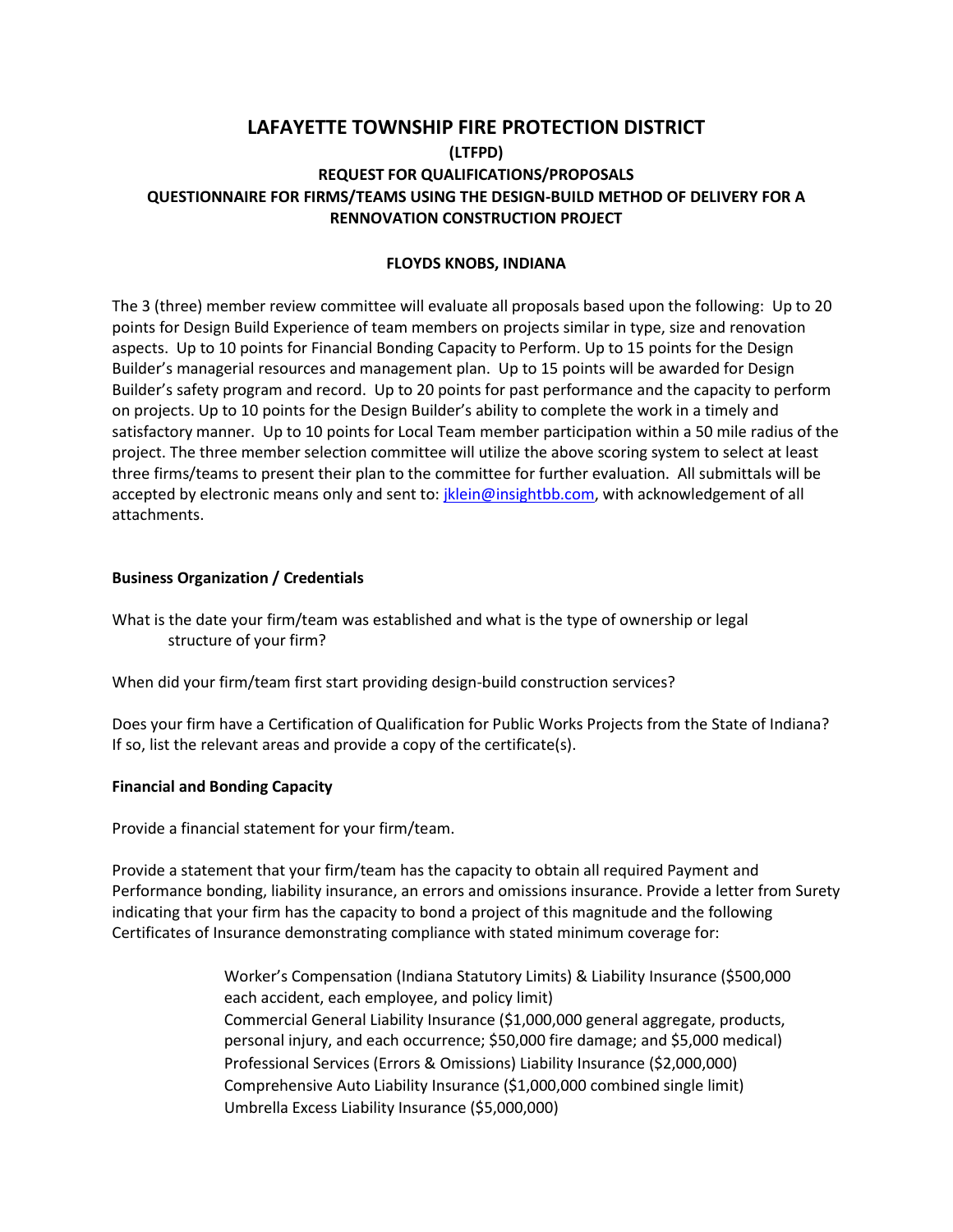Design Build Teams will be required to provide a Performance Bond in the full amount of proposal. **Professional Organization**

Will you be providing sole services, or be part of a team or joint venture?

If you are forming a team, will it be a formal joint venture or a team agreement? List all of the entities that will be part of the team, along with a brief description of the role each will play in the project. Provide the following information about the leadership professionals who would be working on this project:

> Name Company, title, and role on this project Education and training Professional registration and certificates Professional experience and representative projects Responsibilities, other than this project, that will run concurrently with this project.

Provide a statement that the design-builder or team members have the licenses, registrations and credentials required to design and construct the project. List the names of all professionals who will provide the certifications necessary for this project and provide proof of certification.

### **Bankruptcy, Litigation, Debarment, and Disqualification History**

Provide a statement containing information concerning any bankruptcy or receivership, past or present of your firm or a member of your team.

Provide an account of any history of litigation and disputes between a public entity and your firm or any member of the design-build team and provide a list of all outstanding or past judgments or lawsuits against your firm or a member or the design-build team.

Have any members of the design-builder's team been involved in debarment, disqualification or removal from a federal, state or local government public works project? If so, explain the circumstances and any remediation.

Are there any associations or other circumstances that could be construed as a conflict of interest with Lafayette Township Fire Protection District? If so, please describe.

### **Experience**

Provide your firm's/team's experience as a design-builder in the following categories for the past five plus years, calendar 2006 through 2011 to date (a project counts on the list regardless of the stage; planning through end of construction). Listing projects for which you were a contractor or an architect and not done as design-build may disqualify your response to this item.

What has been your annual dollar volume of design-build projects (based on project contract amounts) during each of the past five plus years (2006 through 2011 to date)?